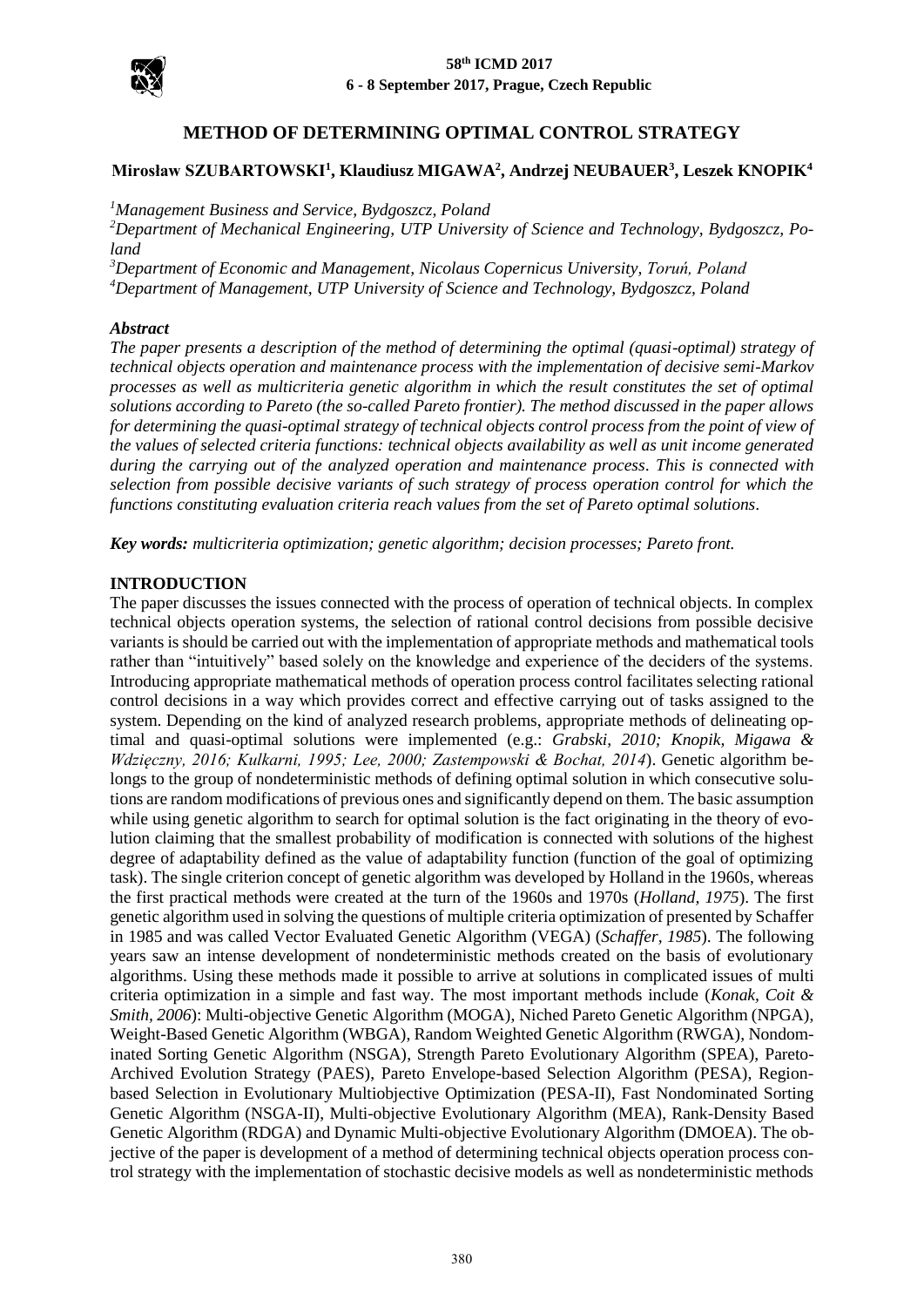

of multi criteria optimization. The paper discusses the example of determining optimal control strategy in the case when criteria functions constitute the availability of technical objects (means of transport) as well as unit income (cost) generated while carrying out the analyzed operation process.

#### **MATERIALS AND METHODS**

Due to the random nature of the factors influencing the running of the technical objects (transport means) operation process introduced in a complex system, most often in the process mathematical modelling of the operation process, stochastic processes are used (Markov and semi-Markov processes as well as decision-making Markov and semi-Markov processes).

Assuming that the analyzed model of technical object operation process is a random process  $\{X(t): t \geq 0\}$ of finite number of process states  $i \in S = \{1, 2, ..., m\}$ , then

$$
D_i = \left\{ d_i^{(1)}(t_n), d_i^{(2)}(t_n), \dots, d_i^{(k)}(t_n) \right\}
$$
 (1)

means a set of all possible control decisions which can be implemented in *i*-state of the process at the moment of  $t_n$ , where  $d_i^{(k)}(t_n)$  $d_i^{(k)}(t_n)$  means *k*-control decision made in *i*-state of the process, at the moment of *tn*.

In the case of optimization task involving the choice of optimal strategy of technical object operation process control from among the acceptable strategies, then as the strategy we understand the *δ* sequence, where the words are the vectors, comprising of the decision  $d_i^{(k)}(t_n)$  made in the following moments of

the 
$$
t_n
$$
 changes of the state of the process  $X(t)$   
\n
$$
\delta = \left\{ d_1^{(k)}(t_n), d_2^{(k)}(t_n), \dots, d_m^{(k)}(t_n) \right\} : n = 0,1,2,... \tag{2}
$$

In order to determine the optimal control strategy (decision sequence) it is possible to implement decision-making semi-Markov processes. The decisive semi-Markov process is a stochastic process  ${X(t): t \geq 0}$ , the implementation of which depends on the decisions made at the beginning of the process  $t_0$  and at the moments of changing the process  $t_1, t_2, \ldots, t_n, \ldots$  At work it is assumed that the analyzed semi-Markov process possess a limited number of states *i* = 1,2,…,*m*. In case of implementation of the decisive semi-Markov processes making the decision at the moment of  $t_n$ , *k*-controlling decision in

*i*- state of the process means a choice of *i*-verse of the core of the matrix from the following set\n
$$
\left\{ Q_{ij}^{(k)}(t) : t \geq 0, \ d_i^{(k)}(t_n) \in D_i, \ i, j \in S \right\}
$$
\n(3)

where

$$
Q_{ij}^{(k)}(t) = p_{ij}^{(k)} \cdot F_{ij}^{(k)}(t)
$$
\n(4)

The choice of the *i*-verse of the core of the process specifies the probabilistic mechanism of evolution of the process in the period of time  $\langle t_n, t_{n+1} \rangle$ . This means that for the semi-Markov process, in case of the change of the state of the process from one into *i*-one (entry to the *i*-state of the process) at the moment  $t_n$ , the decision is made  $d_i^{(k)}(t_n) \in D_i$  and according to the schedule  $(p_{ij}^{(k)} : j \in S)$  *j*-state of the process is generated, which is entered at the moment of  $t_{n+1}$ . At the same time, in accordance with the schedule specified by the distributor  $F_{ii}^{(k)}(t)$ ,  $f_{ij}^{(k)}(t)$ , the length of the period of time is generated  $\langle t_n, t_{n+1} \rangle$  to leave the *i*-state of the process, when the next state is the *j*-state. The choice of appropriate control strategy  $\delta$  called the optimal strategy  $\delta$ , concerns the situation, when the function (functions) strategy *o* called the optimal strategy *o*, collections the situation, when the function (functions) representing the selection criterion of the optimal strategy takes an extrene value (minumum or maximum)<br>  $f_C(\delta^*) = \min_{\$ maximum)

$$
f_C(\delta^*) = \min_{\delta} [f_C(\delta)] \quad \text{or} \quad f_C(\delta^*) = \max_{\delta} [f_C(\delta)] \tag{5}
$$

In the paper, the criteria functions are the availability of individual technical object  $A^{OT}(\delta)$  and the unit income generated in the states of the modeled operation and maintenance process  $C^{OT}(\delta)$ :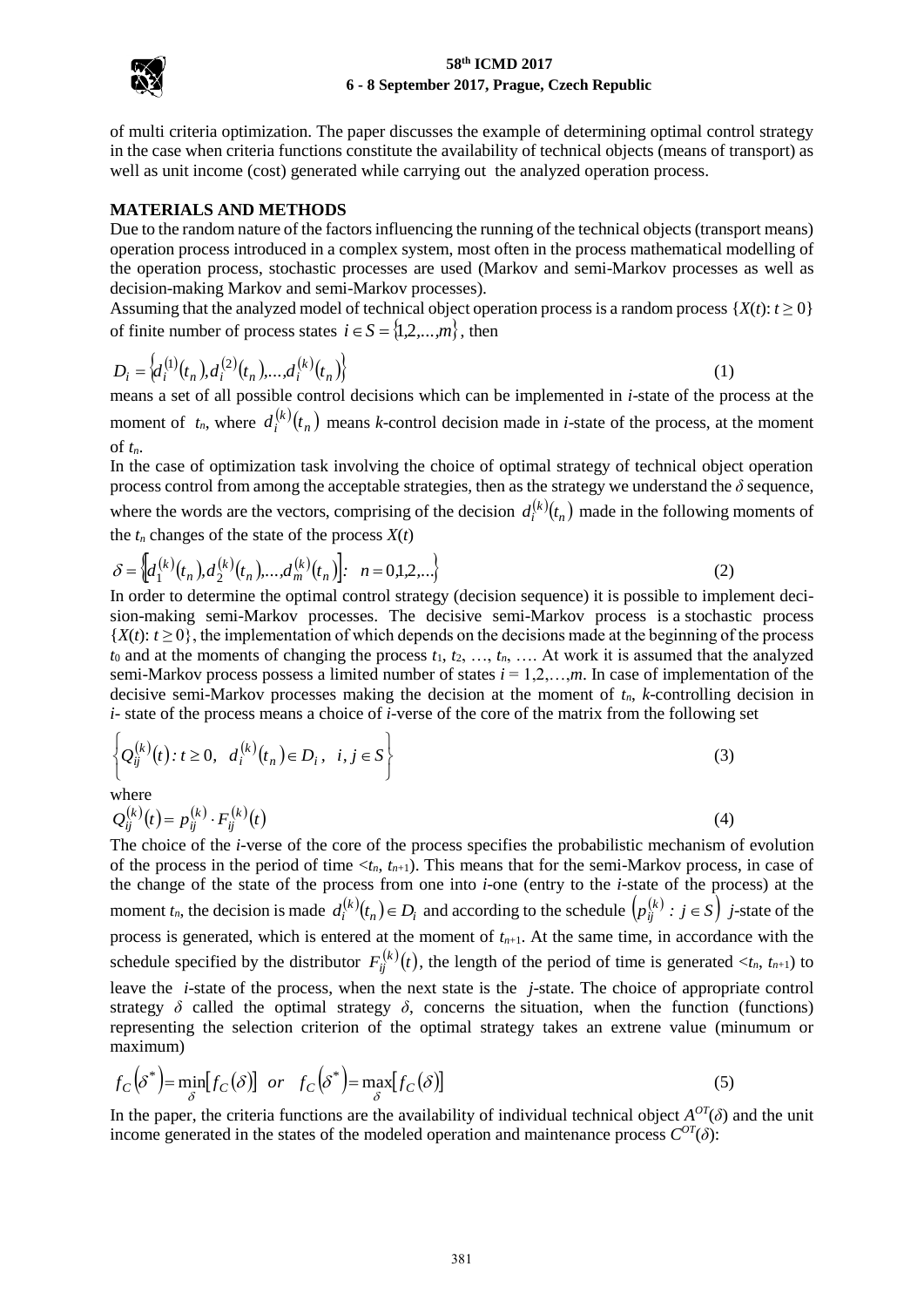

$$
f_{C_1}(\delta) = A^{OT}(\delta) = \sum_{i \in S_A} p_i^*(\delta) = \frac{\sum_{i \in S_A} \pi_i \cdot \Theta_i(\delta)}{\sum_{i \in S} \pi_i \cdot \Theta_i(\delta)}
$$
(6)  

$$
f_{C_1}(\delta) = A^{OT}(\delta) = \sum_{i \in S_A} p_i^*(\delta) = \frac{\sum_{i \in S} \pi_i \cdot \Theta_i(\delta)}{\sum_{i \in S} \pi_i \cdot \Theta_i(\delta)}
$$

$$
f_{C_2}(\delta) = C^{OT}(\delta) = \sum_{i \in S} c_i(\delta) \cdot p_i^*(\delta) = \frac{\sum_{i \in S} c_i(\delta) \cdot \pi_i \cdot \Theta_i(\delta)}{\sum_{i \in S} \pi_i \cdot \Theta_i(\delta)}
$$
(7)

where:

 $S_A \subset S$  – set of availability states of modeled operation and maintenance process,

 $c_i(\delta)$  – unit incomes generated in the states of process  $X(t)$ ,

 $p_i^*(\delta)$  – limit probabilities of remaining in states of the analyzed process *X*(*t*) were determined based on

limit theorem for semi-Markov processes (Grabski, 2014)  
\n
$$
p_i^*(\delta) = \frac{\pi_i \cdot \Theta_i(\delta)}{\sum_{i \in S} \pi_i \cdot \Theta_i(\delta)}
$$
\n(8)

where:

 $\Theta_i(\delta)$  – average values of unconditional duration of the states of process,

 $\pi$ <sup>*i*</sup> – probabilities of stationary distribution of the complex Markov chain fulfilling the system of linear equations

$$
\sum_{i \in S} \pi_i \cdot p_{ij} = \pi_j, \quad j \in S, \quad \sum_{i \in S} \pi_i = 1 \tag{9}
$$

 $p_{ij}$  – conditional probability of passing from state *i* to state *j*:

$$
p_{ij} = \lim_{t \to \infty} p_{ij}(t) \tag{10}
$$

$$
p_{ij}(t) = P\{X(t) = j | X(0) = i\}
$$
\n(11)

The choice of the optimal strategy 
$$
\delta^*
$$
 is made on the basis of the following criterion:  
\n
$$
A^{OT}(\delta^*) = \max_{\delta} [A^{OT}(\delta)] , C^{OT}(\delta^*) = \max_{\delta} [C^{OT}(\delta)]
$$
\n(12)

The genetic algorithm constitutes the convenient tool for selection the optimal strategy *δ \** process control operation of technical objects on the base of developed semi-Markov model of the process. In case of the implementation of the genetic algorithm to determine the optima strategy of controlling the operation processes for technical objects, the following guidelines should be considered:

- the examined stochastic process is the *m*-state decisive semi-Markov process,
- in each state it is possible to implement one of the two decision  $D = \{0,1\}$ ,
- if the decisions are marked as 0 and 1 then the number of control strategies to be implemented for the *m*-state model of the operation process of the means of transport amounts to 2*<sup>m</sup>* ,
- the set of control strategies is the set of functions  $\delta : S \to D$ .

On the basis of the following guidelines each possible control strategy can be presented as *m-*positioning sequence consisting of 0 and 1. Therefore, an exemplary control strategy for the model of the operation process consisting of  $m = 9$  states can be determined in the following way:  $\delta = [1,0,1,1,0,1,0,0,1]$ . For 9<sup>th</sup> state semi-Markov model of the means of transport operation and maintenance process presented in the paper (*Migawa, Knopik & Wawrzyniak, 2016*) as well as data obtained from tests of the existing operation and maintenance system, calculations were made with the help of developed computer software, implemented multicriteria genetic algorithm.

### **RESULTS AND DISCUSSION**

The presented example was prepared on the basis of operational data obtained from tests of the existing means of transport operation system (municipal transport buses). In the tested system 182 municipal buses are in use, while the service and repair processes are carried out at technical infrastructure posts as well as technical emergency units. Operation process control is possible as a result of correct decision making at decisive states of the process (Tab. 1). The analyzed model of the operation and maintenance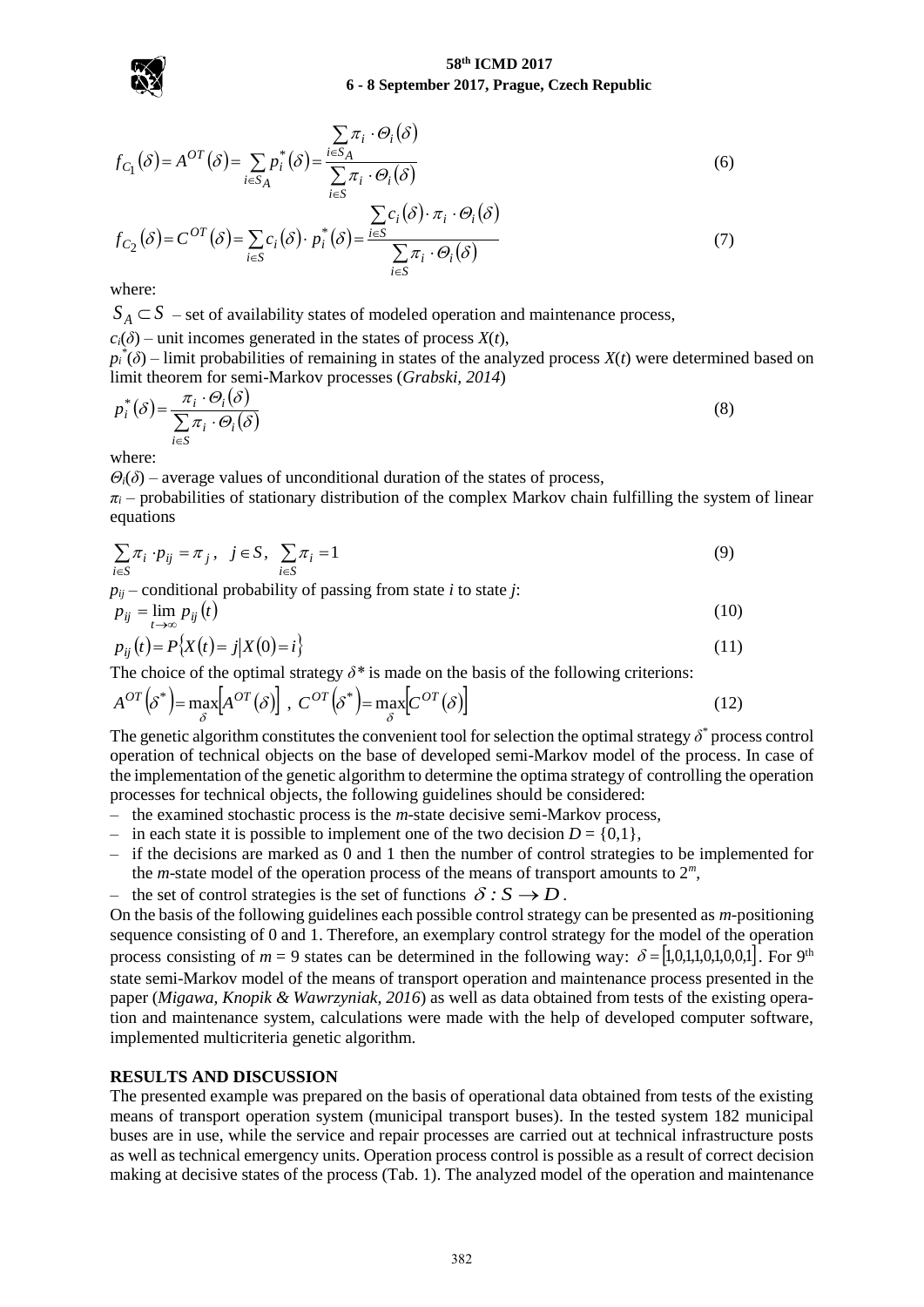

process distinguishes the following states of the technical object: 1 – awaiting at the bus depot parking space,  $2$  – preparation at the bus depot parking space during the stanby time,  $3$  – carrying out of the transport task, 4 – refuelling between of the transport task, 5 – diagnosing and repair by the technical support unit without losing a ride, 6 – diagnosing and repair by technical support unit with losing a ride, 7 – awaiting the start of task realization after repair by technical support unit, 8 – emergency exit, 9 – realization of maintenance process at the posts of serviceability assurance subsystem (refuelling, check on the operation day, realization of periodical servicing, diagnosing, repair).

For the analyzed model of the operation and maintenance process of means of transport values of input parameters of genetic algorithm were determined, while, on the basis of operation data, the values of the elements of probability transfer matrix (13) were determined, as well as possible decisions made at decisive states of the process (Tab. 1) and mean values of time periods as well as unit incomes generated at the states of the process were established (Tab. 2).

|       | $\Omega$ |          | 0.02831 0.97169 | $\sim 0$ | $\Omega$                | $\theta$ | $\overline{0}$ |          | 0                   |     |
|-------|----------|----------|-----------------|----------|-------------------------|----------|----------------|----------|---------------------|-----|
|       | $\theta$ | 0        |                 | $\theta$ | $\theta$                | $\Omega$ | $\overline{0}$ |          |                     |     |
|       | $\theta$ | $\theta$ | $\theta$        |          | 0.14377 0.08818 0.03520 |          | $\overline{0}$ |          | $0.03753$ $0.69532$ |     |
|       |          | $\theta$ | $\theta$        | $\Omega$ | $\theta$                | $\theta$ | $\Omega$       |          | $_{0}$              | 13) |
| $P =$ | $\Omega$ | $\Omega$ |                 | $\Omega$ | $\Omega$                | $\Omega$ | $\Omega$       |          |                     |     |
|       | 0        | $\left($ | 0.10224         | $\theta$ | $\theta$                | $\Omega$ | 0.89776        | $\Omega$ |                     |     |
|       | 0        | $\theta$ |                 | $\theta$ | $\Omega$                | $\Omega$ | $\Omega$       |          |                     |     |
|       |          | $\theta$ |                 | 0        | $\Omega$                | $\theta$ | $\Omega$       |          |                     |     |
|       |          | $^{(1)}$ |                 | $\Omega$ |                         | 0        | $\theta$       |          | 0                   |     |

| Process<br>state | Decision "0" - $d_i^{(0)}$                                           | Decision "1" - $d_i^{(1)}$                                               |  |  |  |
|------------------|----------------------------------------------------------------------|--------------------------------------------------------------------------|--|--|--|
|                  |                                                                      | Not decision-making process state                                        |  |  |  |
| 2                | Preparation type N (normal)                                          | Preparation type I (intensive)                                           |  |  |  |
| 3                | The route marked code L ("light"<br>conditions of the delivery task) | The route marked code D ("difficult"<br>conditions of the delivery task) |  |  |  |
| 4                |                                                                      | Not decision-making process state                                        |  |  |  |
|                  | Repair type B (basic range)                                          | Repair type E (extended range)                                           |  |  |  |
| 6                | Repair type B (basic range)                                          | Repair type E (extended range)                                           |  |  |  |
|                  | Not decision-making process state                                    |                                                                          |  |  |  |
|                  | Not decision-making process state                                    |                                                                          |  |  |  |
| 9                | Maintenance process type N (nor-<br>mal)                             | Maintenance process type I (inten-<br>sive)                              |  |  |  |

**Tab. 1** Decisions at states of analyzed process *X*(*t*)

| Tab. 2 Mean time periods and unit incomes generated at states of process $X(t)$ |  |
|---------------------------------------------------------------------------------|--|
|---------------------------------------------------------------------------------|--|

| <b>Process</b> | $\varTheta_i^{(0)}$ | $\varTheta_i^{(1)}$ | $c_i^{(0)}$ | $c_i^{(1)}$ |
|----------------|---------------------|---------------------|-------------|-------------|
| state          | [h]                 | [h]                 | [PLN/h]     | [PLN/h]     |
| 1              | 5.659               | 5.659               | $-6.77$     | $-6.77$     |
| 2              | 0.280               | 0.224               | $-68.08$    | $-87.21$    |
| 3              | 8.852               | 7.967               | 28.44       | 33.56       |
| 4              | 0.743               | 0.743               | $-8.88$     | $-8.88$     |
| 5              | 0.336               | 0.318               | $-53.28$    | $-68.86$    |
| 6              | 0.811               | 0.691               | $-101.87$   | $-132.43$   |
| 7              | 0.442               | 0.442               | $-24.66$    | $-24.66$    |
| 8              | 0.712               | 0.712               | $-231.70$   | $-231.70$   |
| 9              | 2.064               | 1.880               | $-48.02$    | $-55.01$    |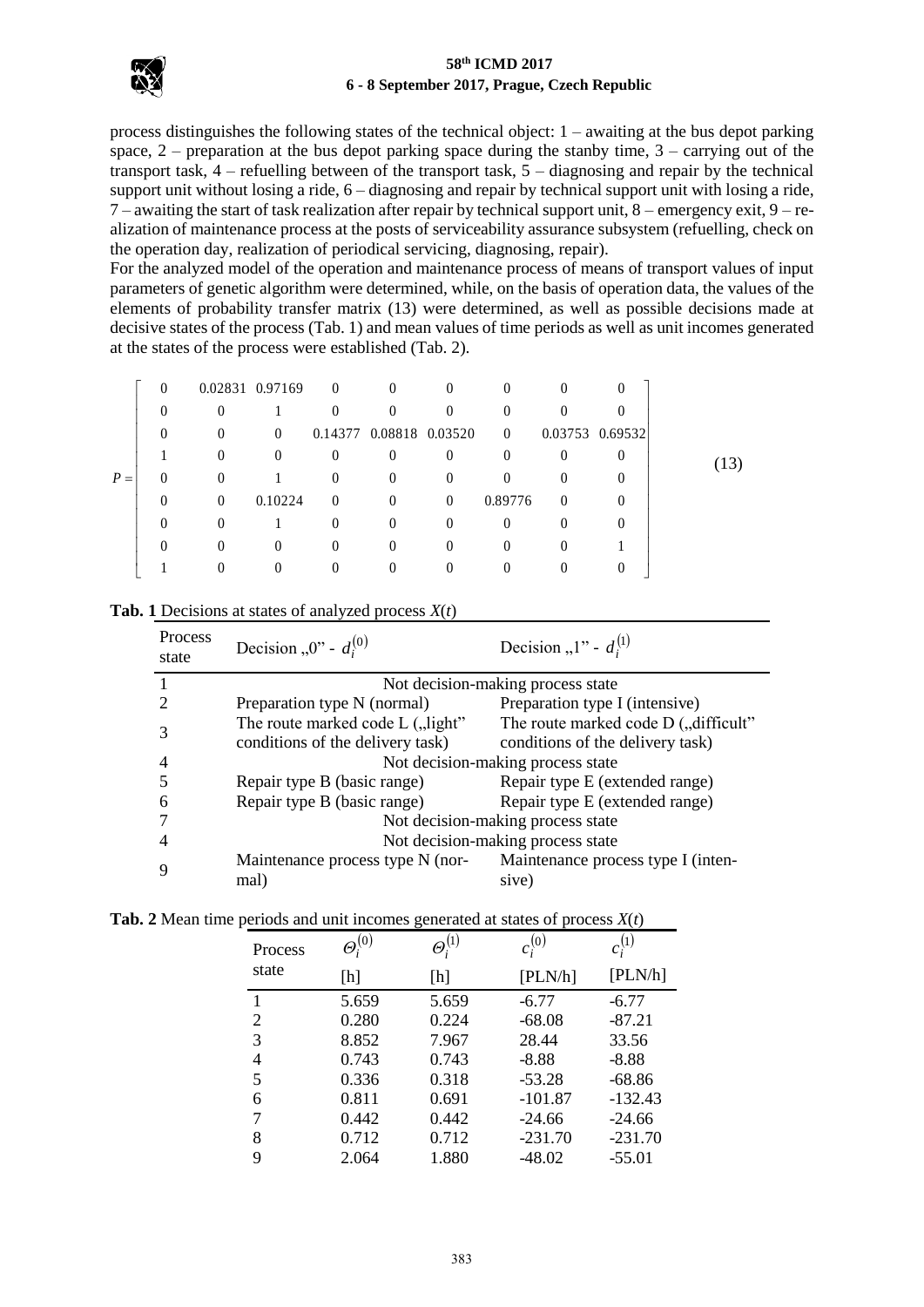

Genetic algorithm input parameter values: length of chromosome  $m = 9$ , size of population  $n = 100$ , number of iterations  $I = 100$ , probability of chromosome selection via elitism principle  $\eta = 0.2$ , probability of hybridization occurrence  $\kappa = 1$ , probability of mutation occurrence  $\mu = 0.05$ .

In the presented model the states of the availability of technical objects are: 1, 2, 3, 7.

Then, calculations were performed with the help of the developed computer program implementing the multicriteria genetic algorithm. On the basis of the calculations performed, for the criteria adopted, optimal (quasi-optimal) control strategies were determined for the operation and maintenance process carried out at the tested transport system. Calculation results were presented in Fig. 1 as well as Tab. 3.



**Fig. 1** Pareto frontier for optimal solutions determined on the basis of multicriteria genetic algorithm

| Strategy $\delta^*$ |        |         |
|---------------------|--------|---------|
|                     |        | [PLN/h] |
| [1,0,0,0,1,1,0,0,1] | 0.8984 | 8.39    |
| [0,0,0,1,0,1,0,0,1] | 0.8983 | 8.42    |
| [1,0,0,1,0,0,1,0,1] | 0.8981 | 8.44    |
| [0,0,1,0,1,1,0,0,1] | 0.8922 | 9.98    |
| [1,1,1,1,0,1,1,1,1] | 0.8921 | 10.01   |
| [1,1,1,1,0,0,0,1,1] | 0.8919 | 10.02   |
| [0,0,1,1,1,1,1,0,0] | 0.8840 | 10.11   |
| [0,1,1,0,0,1,0,0,0] | 0.8839 | 10.13   |
| [1,1,1,0,0,0,1,0,0] | 0.8837 | 10.15   |

**Tab. 3** Optimal control strategies *δ \** as well as value of criteria functions determined on the basis of multicriteria genetic algorithm

Articles (*Migawa, Knopik & Wawrzyniak, 2016*) and (*Migawa, Knopik, Neubauer & Perczyński, 2017*) discuss 9-state models of the means of transport use process (semi-Markov and simulation process, respectively) the implementation of which facilitates determining a control strategy taking into consideration a single criterion (availability of technical objects). The method presented in the article, on the other hand, applies to multi-criteria analysis (e.g. when two criteria of evaluation are applied, such as availability and unit income). On the basis of the results obtained it is noticeable that an increase in means of transport availability is connected to lowering of unit income. This stems mainly from the need to bear additional costs connected to maintaining the roadworthiness of technical objects. This is carried out by an increase of intensity of services and repairs performed, e.g. involving more efficient tools and devices as well as a bigger number of workers. In the example given, one may notice that the increase in availability from the level of ca. 0.884 to 0.892 is possible with little additional expenses (a decrease